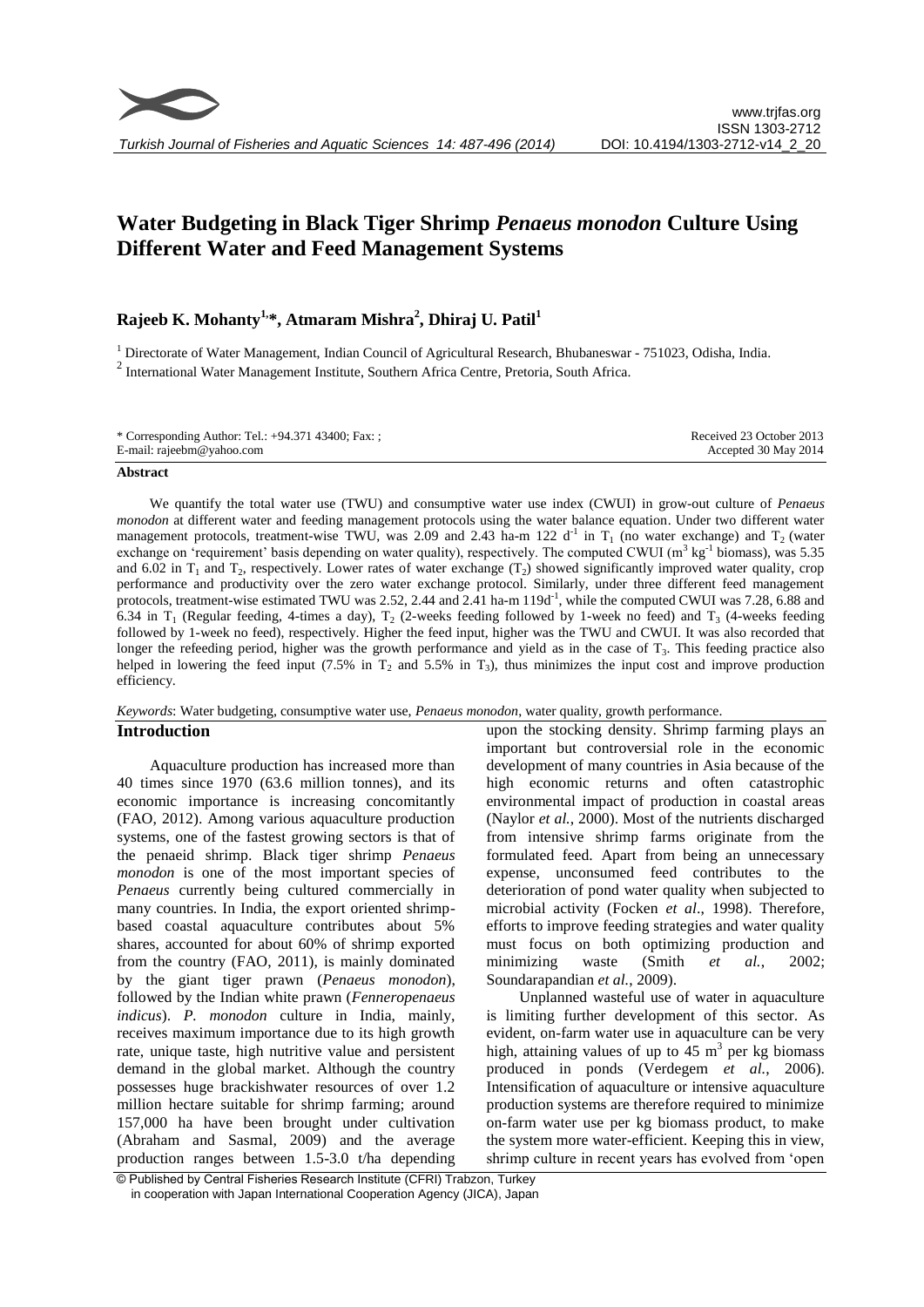system' with frequent water discharge to 'closed system' with little or 'zero' water discharge (Arnold *et al*., 2009). However, the major problem associated with closed system is the rapid eutrophication in ponds, resulting from accumulated nutrients and organic matters over the culture period (Thakur and Lin, 2003). Further, in static water pond, evaporation, percolation and seepage represent the largest water loss. To maintain this water loss, pond fertility and survival of stocked animal; replenishment / exchange of water becomes essential. Usually, farmers use to carry out unplanned water exchange that becomes counterproductive and uneconomical. Therefore, quantification of water requirement plays a critical role which depends on various factors i.e., species, stocking density, growth stage, biomass, plankton and nutrient status, water loss, agro-climatic condition etc. Water requirement is a function of soil, climatic condition, species to be stocked, culture method and management practices. Moreover, it is necessary to assess the necessity of replenishment / exchange followed by quantification of water for replenishment, so that question of wasteful use of water does not arise.

As water will be no longer available for inland aquaculture in an unlimited manner (Mohanty *et al.*, 2014), special efforts on input management (mainly feed) along with quantifying/estimating the water requirement of commercially important fish and prawn species will ensure higher water productivity and profitability. Water budgeting and its judicious use is therefore, a primary requisite towards development of protocols for best water management practice (BWMP) in a commercially important growout aquaculture. Although, many researchers have worked on water requirements of various agricultural crops, even for the entire growing season (Ali and Talukder, 2008; Molden *et al.*, 2010), only few studies have been reported so far on water requirement of sub-tropical and tropical fish (Boyd,1982; Teichert-coddingten *et al.*, 1988; Green and Boyd, 1995; Mohanty *et al.*, 2009). Also, a very little basic work has also been carried out on water budgets based on pond measurements for different type of systems/ponds and in different climatic conditions (Boyd and Gross, 2000; Boyd, 2005; Boyd *et al.*, 2007; Verdegem *et al.*, 2006; Verdegem and Bosma, 2009; Bosma and Verdegem, 2011). In this backdrop, an attempt was made to quantify the total water requirement and consumptive water use along with feeding management for improving water quality and growth performance of black tiger shrimp in grow-out culture under recommended package of practice.

#### **Material and Methods**

#### **Experimental Set Up**

The present study was carried out at Parikhi of

Balasore district (21°28′44″ N, 87°02′15″ E), Odisha, India, during  $2010-2011$ . During the  $1<sup>st</sup>$  crop cycle, "water exchange pattern" was taken as treatment using dechlorinated water  $[T_1$ - No water exchange (Control)  $\times$  3 ponds as replications,  $T_2$ - water exchange on 'requirement' basis depending on water quality variables (if the daily variation in average water  $pH>1.0$  or if dissolved oxygen (DO) <3.0 ppm or if transparency  $\langle 10 \text{ cm} \rangle \times 3$  ponds as replications]. Water exchange (WE) was decided on the basis of Kg. shrimp  $m^{-2} \times (100 \times EF)$ , where EF= exchange factor i.e., 0.1-0.25 for stocking density of 10-35 postlarvae m<sup>-2</sup> (Mohanty, 2000). Culture duration was 122 days. Pond size was 5000  $m^2$  each. During the 2<sup>nd</sup> crop cycle, feeding management was taken as treatment with 3 replications each  $[T_1:$  Regular feeding, 4-times a day,  $T_2$ : 2-weeks feeding followed by 1-week no feed,  $T_3$ - 4-weeks feeding followed by 1-week no feed]. The best water management protocol resulting from the  $1<sup>st</sup>$  crop cycle was in practice. Culture duration was 119 days. Pond size  $\frac{1}{2}$  was 5000 m<sup>2</sup> each.

#### **Pond Preparation, Stocking and Pond Management**

Pre-stocking pond preparation for brackish water monoculture of *P. monodon* included horizontal ploughing followed by application of lime  $(CaCO<sub>3</sub>)$  at the rate of  $300 \text{ kg/ha}^{-1}$  followed by longitudinal ploughing and application of lime  $(CaCO<sub>3</sub>)$  at the rate of 200 kg ha<sup>-1</sup>. After liming, pond was filled with dechlorinated water from the reservoir followed by fertilizer (Urea : Single Super Phosphate; 1:1) application at the rate of 4 ppm. Seven days after pond preparation, stocking operation was carried out. To maintain plankton population in the eco-system, periodic liming and fertilization was carried out. Pond aeration (4-8 hours) mainly in the evening hours, using four 1-hp paddle wheel aerators per pond was a regular practice, after 60 days of culture (DOC). Recommended stocking density of 100,000 Post-Larvae (PL<sub>22</sub>) of *P. monodon* ha<sup>-1</sup> were maintained (ICAR, 2005). Stocking was carried out with proper acclimatization procedure. Management practices and inputs were same for all treatments and replications.

#### **Environmental Variables**

Recommended minimum water depth (ICAR, 2005) of 1.0 m for monoculture of *P. monodon* was maintained for each treatment. Required depth was maintained on weekly basis either adding or withdrawing water from the experimental ponds. Major physico-chemical parameters of pond water, e.g., Temperature, pH, Dissolved oxygen (DO) and transparency were recorded daily between 0700-0800 hours and during 1500-1600 hours using a Multiparameter Water Analyzer (YK-611, Yeo-Kal Electronics Pty. Ltd., Australia). Total alkalinity, total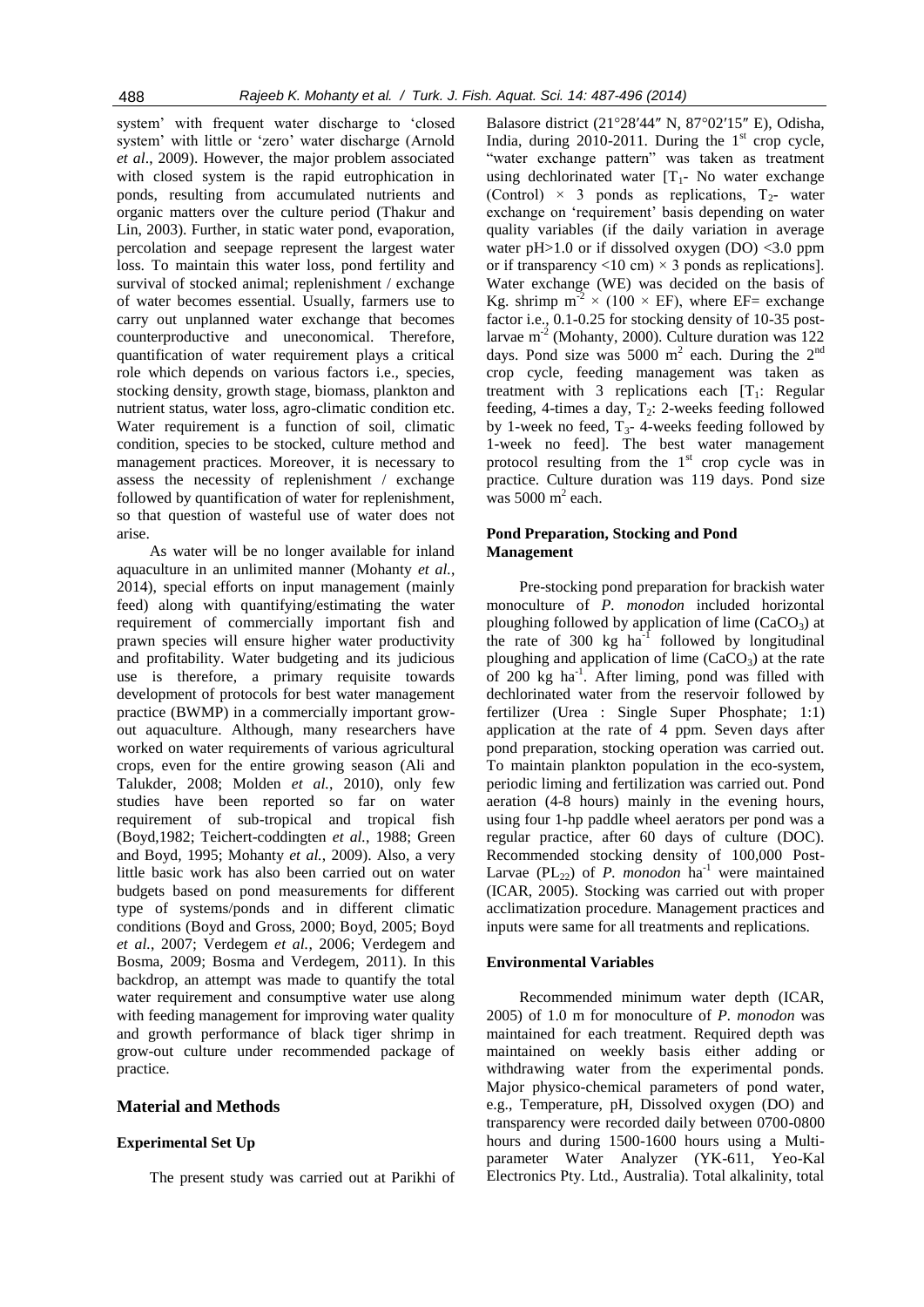suspended solids, dissolved organic matter and  $CO<sub>2</sub>$ were monitored *in-situ* every week between 07:<sup>00</sup>- $08$ <sup>:00</sup> hours and during  $15$ <sup>:00</sup>-16<sup>:00</sup> hours using standard methods (APHA, 1995; Biswas, 1993). Salinity was measured daily using a refractometer  $(ATAGO S-10, Japan)$ .  $NH<sub>4</sub><sup>+</sup> was determined$ spectrophotometically with the indophenol blue method, while chlorophyll-*a* was determined using the acetone extraction method (Strickland and Parsons, 1972). Primary productivity was analyzed using the "Oxygen method" (APHA 1995), while nutrient analysis following standard methods (Biswas, 1993). Plankton samples were collected at fortnightly intervals by filtering 50 L of water from each unit through a silk net (No. 25, mesh size  $64 \mu m$ ), preserved in 4% formaldehyde and later analyzed for quantitative and qualitative estimation.

#### **Sediment Quality**

Surface sediment samples up to a depth of 3 cm were collected twice from the pond during each crop period (before stocking and after harvesting) using a spatula and analyzed for pH, available nitrogen (De, 1962), available phosphorus (Troug, 1930) and organic carbon (Walkley and Black, 1934).

# **Feeding Management**

Artificial high-energy supplemental feed (NOVO feed of C.P. Group, Thailand) was used during the experimental periods. The adopted sitespecific feeding schedule (Table 1) and feeding management (Mohanty, 2001) was mainly for proper utilization of feed, minimal wastage and better growth of shrimp. Feed adjustment was carried out after observing the meal to meal check tray feeding performance, average body weight and weather condition. Keeping the size of pond and position of aerator in view, four check trays per pond (one check tray approximately for every  $1250 \text{ m}^2$ ) were used (Mohanty, 1999). Feeding frequency of four times a day was adopted throughout the experimental periods. Feed percentage (60.0-2.0), lift net % (2.4-4.2) and time control  $(2.5 \text{ h}-1.0 \text{ h})$  to check the check tray feeding performance was followed for mean body weight (MBW) of 0.02-35.0g, respectively. Daily feed requirement, % feed used, amount of check tray feed, and feed increment per day was estimated using formulas as described by Mohanty (1999). Apparent feed conversion ratio (AFCR) and feeding efficiency (FE) was estimated as follows:

 $AFCR = Total feed used in kg / Net biomass gain in kg (1)$ 

 $FE = \text{Biomass gain in kg/ feed used in kg} \times 100$  (2)

#### **Growth and Yield Parameters**

Weekly growth study was carried out by sampling prior to feeding, so that complete evacuation of gut was ensured. Weekly mean body weight (MBW in g), mean total length (cm), condition factor (Kn), average daily growth or per day increment (PDI in g), absolute growth (g), survival rate (%), and biomass (kg) was estimated using formulas as described by Mohanty (1999). Other growth parameters such as performance index (PI), production-size index (PSI) and specific growth rate  $(SGR, in % d<sup>-1</sup>)$  were estimated as follows:

PI = Per day increment (PDI in g)  $\times$  Survival rate in % (3)

 $PSI = \text{Production in kg ha}^{-1} \times \text{MBW in g} / 1000$  (4)

 $SGR = ln$  final weight - ln initial weight / Days of culture  $(DOC) \times 100$  (5)

| <b>Table 1.</b> Feeding programme for monoculture of P. monodon |  |  |  |  |  |  |
|-----------------------------------------------------------------|--|--|--|--|--|--|
|-----------------------------------------------------------------|--|--|--|--|--|--|

| Blind Feeding Programme (Initial 30 Days) |                                  |                    |           |                 |                  |
|-------------------------------------------|----------------------------------|--------------------|-----------|-----------------|------------------|
| Days of culture                           | Feed increase/ day/<br>100000 PL | Feed/Day/100000 PL |           | Feed Type       |                  |
|                                           |                                  | $1.2 \text{ kg}$   |           | Starter-1       |                  |
| $2 - 10$                                  | 200g                             | $1.4 - 3.0$ kg     |           | Starter-1 $& 2$ |                  |
| $11-20$                                   | 250g                             | $3.25 - 5.5$ kg    |           | Starter-2       |                  |
| 21-30                                     | 300g                             | $5.8 - 8.5$ kg     |           | Starter-2       |                  |
| Detailed Feeding Programme                |                                  |                    |           |                 |                  |
| MBW(g)                                    | % Feed                           | Feed Type          | Frequency | %Lift net       | Time control     |
| $0.02 - 2.0$                              | $60.0 - 8.0$                     | Starter- $1,2$     | 4         | $2.4 - 2.5$     | 2.5h             |
| $2.0 - 6.0$                               | $8.0 - 5.4$                      | Starter-2          | 4         | $2.5 - 2.6$     | 2.5h             |
| $6.0 - 11.5$                              | $5.4 - 4.3$                      | Grower             | 4         | $2.6 - 2.9$     | 2.0 <sub>h</sub> |
| 11.5-16.5                                 | $4.3 - 3.8$                      | Grower             | 4         | $2.9 - 3.3$     | 2.0 <sub>h</sub> |
| $16.5 - 20.0$                             | $3.8 - 3.4$                      | Grower             | 4         | $3.3 - 3.7$     | 2.0 <sub>h</sub> |
| $20.0 - 24.0$                             | $3.4 - 3.0$                      | Grower             | 4         | $3.7 - 3.9$     | 1.5 <sub>h</sub> |
| 24.0-28.5                                 | $3.0 - 2.4$                      | Finisher           | 4         | $3.9 - 4.0$     | 1.5 <sub>h</sub> |
| 28.5-35.0                                 | $2.4 - 2.0$                      | Finisher           | 4         | $4.0 - 4.2$     | 1.0 <sub>h</sub> |

N.B.: From  $25<sup>th</sup>$  day, check trays are immersed in to the ponds with some amount of feed for every meal upto  $30<sup>th</sup>$  day, so that baby shrimps are made to learn their check tray feeding habit. From 31<sup>st</sup> day onwards till harvesting, meal to meal feed adjustment is done on the basis of check tray feed consumption. PL: post-larvae.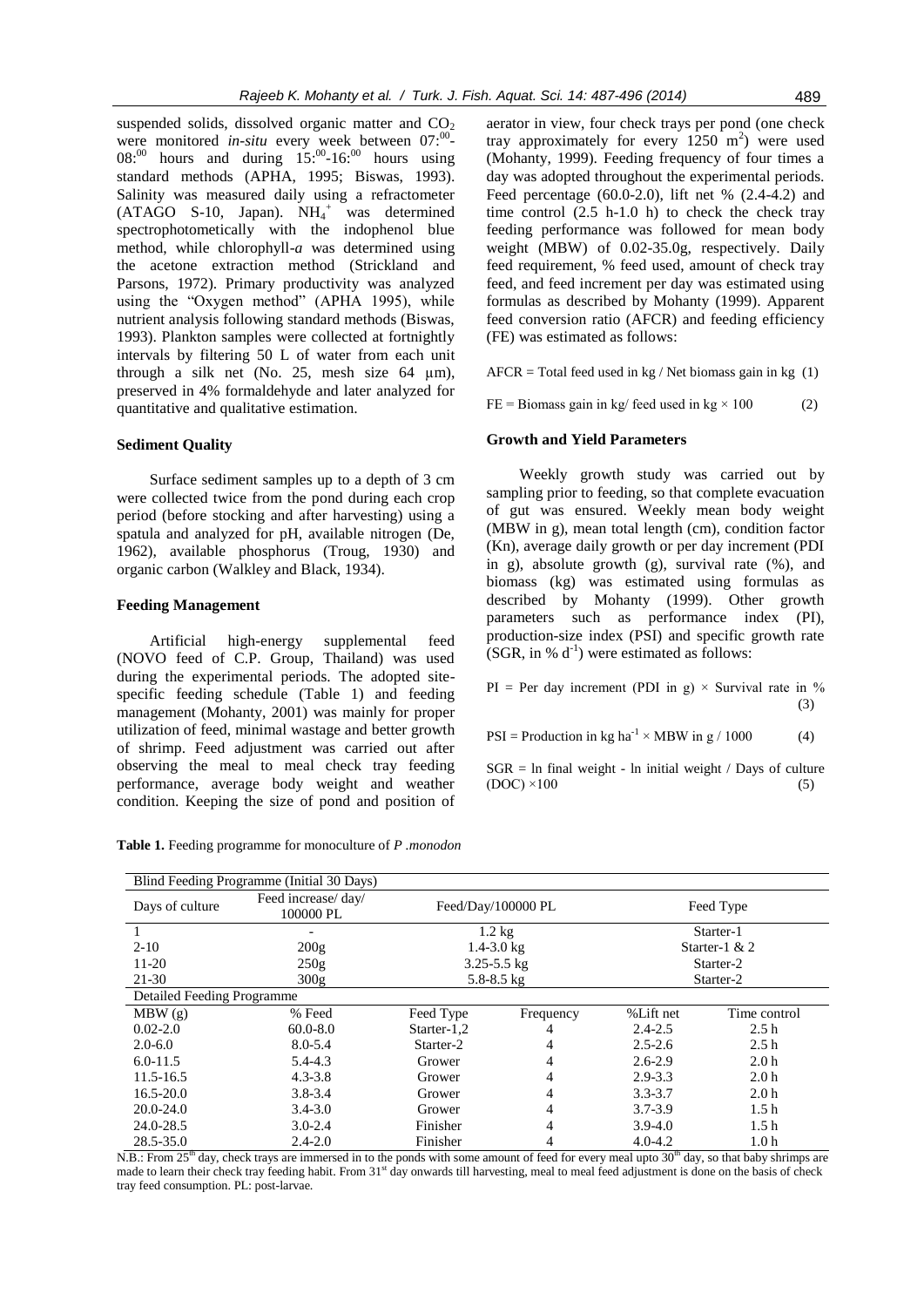#### **Water Budgeting**

The general hydrological/ water balance equation, inflow = outflow±change in volume  $(\Delta V)$ , can be used to make accurate estimates of water use by ponds for inland aquaculture. Total water use (TWU) is the sum of all possible inflows to aquaculture ponds such as precipitation (*P*), runoff (*R*), stream inflow, groundwater seepage (*Si*), and management additions or regulated inflows (*I*) whereas, consumptive water use (CWU) includes the possible outflows such as evaporation (*E*), seepage  $(S<sub>o</sub>)$ , transpiration, overflow  $(O<sub>f</sub>)$ , intentional discharge or regulated discharge (*D*), and water in harvest biomass (about 0.75 m<sup>3</sup>/t, Boyd *et al.*, 2007) a negligible amount that can be ignored. Commercial aquaculture ponds seldom receive direct inflow from streams. Further, aquatic weeds are prevented from growing in and around edges of ponds, while water is rarely used for activities other than aquaculture. Therefore, stream inflow, and transpiration are seldom major factors. As embankment ponds are small watersheds, and therefore, runoff is negligible and groundwater inflow is also seldom a factor (Boyd and Gross, 2000). Thus the appropriate equation is:

$$
P+I = E + S_o + O_f + D \pm \Delta V \tag{6}
$$

Further, the difference between the total and consumptive water use, refers to non-consumptive water use (NWU). A water use index that indicates the amount of water used per unit production in an aquaculture system could be useful. Although this index could be calculated for both total and consumptive water use, the consumptive water use index (CWUI) would be most meaningful (Boyd, 2005). The index could be calculated as shown below:

$$
CWUI = CWU \text{ in } m^3 / \text{Production in kg} \tag{7}
$$

To estimate the CWU, a recording water level gauge was installed in each pond to measure the water  $loss$  (evaporation  $+$  seepage), the inflow and outflow during the experimental period. Further, to separate the evaporation from the total loss, evaporation was estimated using the following equation:

#### Pond evaporation (mm) = Pond-pan coefficient  $\times$  Class-A pan evaporation (mm) (8)

Pond pan coefficient of 0.8, most appropriate for ponds, was used in the above equation as suggested by Boyd and Gross (2000). The pond seepage was quantified by subtracting the evaporation loss from the total loss.

#### **Statistical Analysis**

Statistical analysis was carried out by using SAS, Version 9 (S.A.S Institute, 2002). Significance (P<0.05) of all possible pairs of treatment means was evaluated using the Duncan's multiple range test (Duncan, 1955).

# **Results and Discussion**

# **Water and Sediment Quality Under Different Water Management Protocols**

The continuous monitoring of the physical, chemical and biological parameters of shrimp pond helps not only to predict and control unfavorable conditions for shrimp farming, but also avoids risks of environmental damage and breakage of the production process. The treatment-wise variations in the water and sediment quality parameters in brackish water mono-culture of *P. monodon* under different water management protocols are presented in Table 2. Total suspended solids and the dissolved oxygen concentration show a decreasing trend with the advancement of the rearing period. Higher values of nitrite, nitrate, ammonia and total alkalinity were recorded towards the later part of the experiment. At any given point in time, the remaining water quality parameters and plankton population did not register any specific trend between the treatments. Diatoms and green algae mainly dominated the phytoplankton population while the zooplankton population was dominated by copepods and rotifers. In all the treatments, average primary production in the first month of cultivation ranged from 92.2 to 121 mg C  $m^{-3}$  h<sup>-1</sup>, which improved further (365.2 $\pm$ 41.3 mg C m<sup>-3</sup> h<sup>-1</sup>) with the advancement of rearing period. Low primary production in the initial phase of rearing was probably due to the fixation of nutrient ions by suspended soil/clay particles as well as rich organic matter (Mohanty, 2003, 2004).

From a shrimp rearing point of view, various hydro-biological parameters prevailing in the different treatments were within the optimum ranges and did not fluctuate drastically. This was probably due to the similar levels of inputs in all the treatments in the forms of inorganic fertilizer and periodic liming. Salinity had a strong influence on various energy parameters, namely energy deposited for growth, energy lost for respiration, energy lost in feces, energy lost in excretion and energy lost in exuviae, but had negligible influence on feeding rate. To date, we know that *P. monodon* has a salinity tolerance range from 1 psu to 57 psu (Chen, 1990) and an optimal salinity range of 10 psu to 35 psu (Liao, 1986), while the iso-osmotic point of *P. monodon* is about 750 mOsm kg−1, equivalent to 25 psu, (Ye *et al.*, 2009). The culture of *P. monodon* in salinities closer to the iso-osmotic point, where osmotic stress will be the lowest, would result in decreased metabolic demands and therefore increased growth. In this study, average salinity however, ranges between 16.6-19.4 psu. The decreasing trend in DO in all the treatments with the advancement of the shrimp rearing period, attributed to the fluctuations in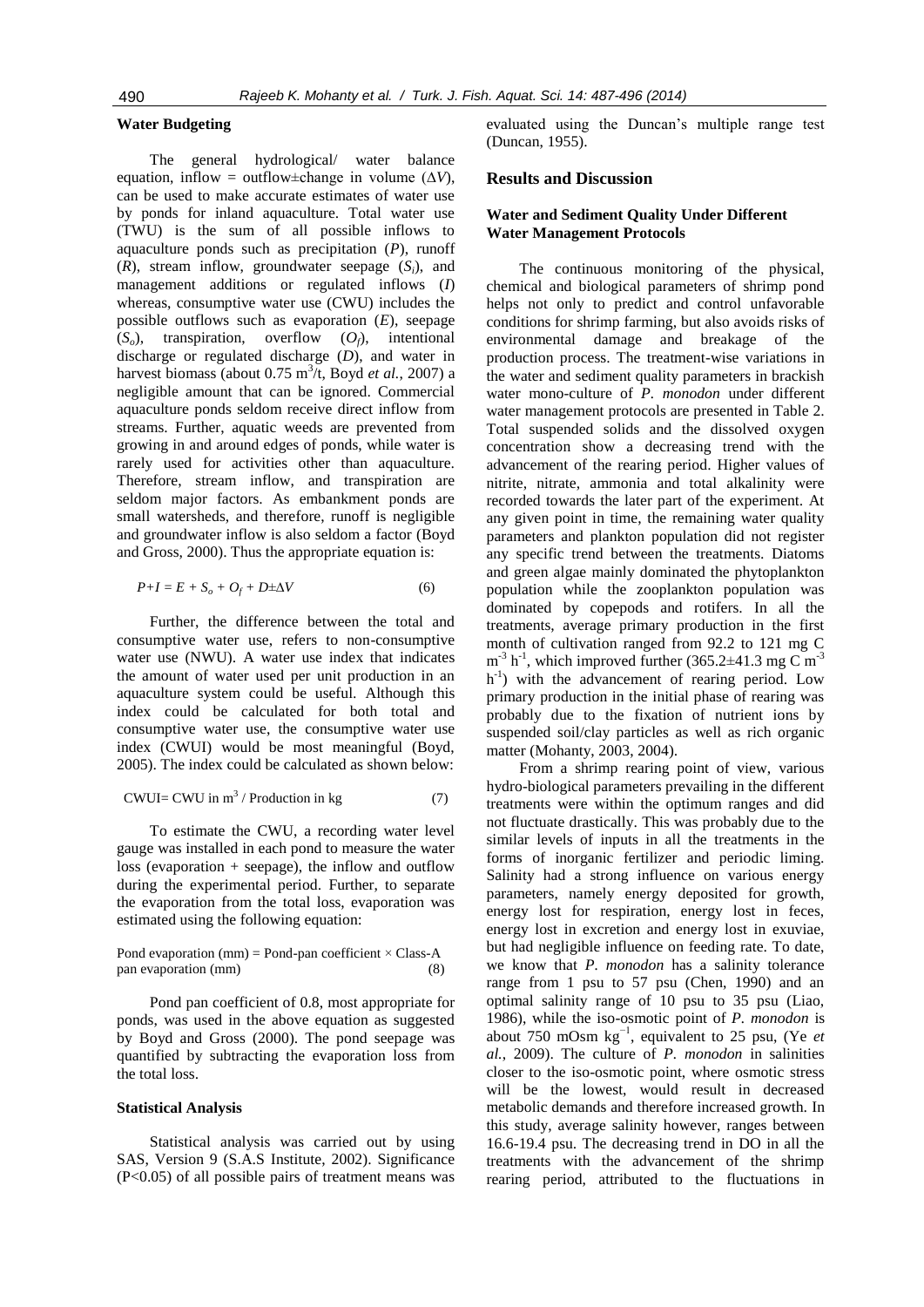| Parameters                             | No Water Exchange $(T_1)$   | Regulated Water Exchange $(T_2)$ |
|----------------------------------------|-----------------------------|----------------------------------|
| Water quality parameters               |                             |                                  |
| Water pH                               | $7.31 \pm 0.11$             | $7.63 \pm 0.13$                  |
| Salinity (PSU)                         | $16.6 \pm 1.9$              | $19.4 \pm 2.2$                   |
| Dissolved Oxygen (ppm)                 | $4.4 \pm 1.1$               | $5.9 \pm 1.3$                    |
| Temperature $(^{\circ}C)$              | $28.4 \pm 0.5$              | $28.5 \pm 0.3$                   |
| Transparency (cm)                      | $18 \pm 5.2$                | $27\pm3.8$                       |
| Total alkalinity (ppm)                 | $104 \pm 15$                | $118 \pm 8.5$                    |
| Dissolved Organic Matter (ppm)         | $3.6 \pm 0.3$               | $3.4 \pm 0.4$                    |
| Total Suspended Solids (ppm)           | $253 \pm 10$                | $245 \pm 13$                     |
| $NH4+ water (ppm)$                     | $0.64 \pm 0.02$             | $0.68 \pm 0.03$                  |
| Chlorophyll-a $(mg m^{-3})$            | $38.7\pm4.1$                | $43.1 \pm 3.2$                   |
| Total plankton (units $L^{-1}$ )       | $3.5x10^{4} \pm 1.2x10^{3}$ | $4.3x10^{4\pm}1.1x10^3$          |
| Nitrite $- N$ (ppm)                    | $0.03 \pm 0.01$             | $0.04 \pm 0.01$                  |
| Nitrate $- N$ (ppm)                    | $0.37 \pm 0.07$             | $0.37 \pm 0.06$                  |
| Phosphate $-P$ (ppm)                   | $0.24 \pm 0.04$             | $0.21 \pm 0.03$                  |
| Sediment quality parameters            |                             |                                  |
| Available-N in soil (mg $100 g^{-1}$ ) | $19.9 \pm 0.2$              | $19.4 \pm 0.3$                   |
| Available-P in soil (mg $100 g^{-1}$ ) | $2.22 \pm 0.06$             | $2.21 \pm 0.08$                  |
| Organic carbon in soil $(\%)$          | $0.6 \pm 0.01$              | $0.64 \pm 0.01$                  |
| Soil pH                                | $7.02 \pm 0.09$             | $7.01 \pm 0.08$                  |
| All values are mean+SD.                |                             |                                  |

**Table 2.** Treatment-wise variations in the water and sediment quality parameters in brackish water monoculture of *P. monodon* under different water management protocols

plankton density and a gradual increase in biomass, resulting in higher oxygen consumption. Most warm water species require a minimum DO of 1 ppm for survival and 5 ppm for ideal growth and maintenance (Yaro *et al.*, 2005). During the study period, water exchange was carried out three times as daily morning DO fall below 3.0 ppm in  $T_2$ . However, in this study the weekly average morning DO level did not drop below 3.3 ppm in any treatments. The stable level of dissolved oxygen in this study could be attributed to proper aeration that raised the dissolved oxygen level to allow aerobic bacteria to reduce biochemical oxygen demand and thus improve water quality.

Gradual increases in nitrite, nitrate, and ammonia were attributed to intermittent fertilization, increased levels of metabolites and decomposition of unutilized feed in the absence of water replenishment (Mohanty, 2000). In general, the poor growth performance of cultured species takes place at pH  $\leq$  6.5, while higher values of total alkalinity ( $>$ 90 ppm) indicates a more productive eco-system (Mohanty *et al.*, 2009 and Mohanty, 2010b). Enhanced nutrient input affected plankton density and composition. Diatom and Copepoda dominance was replaced by rotifers as nutrient concentrations increased with the cultured period, indicating that plankton structure is affected by eutrophic conditions. Phytoplankton and zooplankton make excellent indicators of environmental conditions and aquatic health within ponds because they are sensitive to changes in water quality. In this experiment, fluctuating trends in plankton density  $(3.5x10^4)$  to  $4.3x10^4$ ) were recorded in different treatments (Table 2), which ultimately reflected the overall water quality and shrimp yields in the  $T_1$  and  $T_2$  (Table 3). Chlorophyll-a concentration increased with the progress of rearing, indicating that the system never became nutrient

limiting, and thus, in turn, sustained high phytoplankton biomass. Seemingly, dissolve nutrients together with the high light intensity, and warm temperature supported active growth of phytoplankton. The availability of  $CO<sub>2</sub>$  for phytoplankton growth is linked to total alkalinity (Mohanty, 2003; Mohanty *et al.*, 2010c), while water having 20 ppm to150 ppm total alkalinity produced a suitable amount of  $CO<sub>2</sub>$  to permit plankton production. In this study, the recorded minimum and maximum range of total alkalinity was 99 ppm to 126 ppm, which was maintained due to periodic liming. An overall improved water quality was recorded in  $T_2$ (Table 2) followed by  $T_1$ , probably due to the regulated water exchange. Regulated or less water exchange also increases the hydraulic retention time (HRT) in ponds. The hydraulic retention time of static ponds usually is weeks or even months, and in ponds with water exchange, HRT usually is a week or more (Boyd *et al.*, 2007).This allows natural processes to assimilate wastes more completely and reduces loads of potential pollutants in effluent (Boyd, 2005).

Soils of the experimental ponds were clay, having an acidic pH (6.6-6.8). The composition of sand, silt and clay was 31.3%, 19.6%, and 49.1 %, respectively. Organic carbon (%), available N and P in soil (mg  $100 \text{ g}^{-1}$ ) varied between 0.17-0.29, 7.7-9.1 and 1.01-1.28, respectively at the beginning of the experiment which was improved later (Table 2). This was likely due to (1) a large fraction of the input nutrients that ends up in the sediment (Acosta-Nassar *et al.*, 1994; Boyd, 1985), (2) shrimp grazing on the photosynthetic aquatic biomass and other components of the system, thereby aiding in nutrient cycling (Mohanty *et al.*, 2009). No distinct trends between the treatments were observed and the sediment characteristics of the different treatments were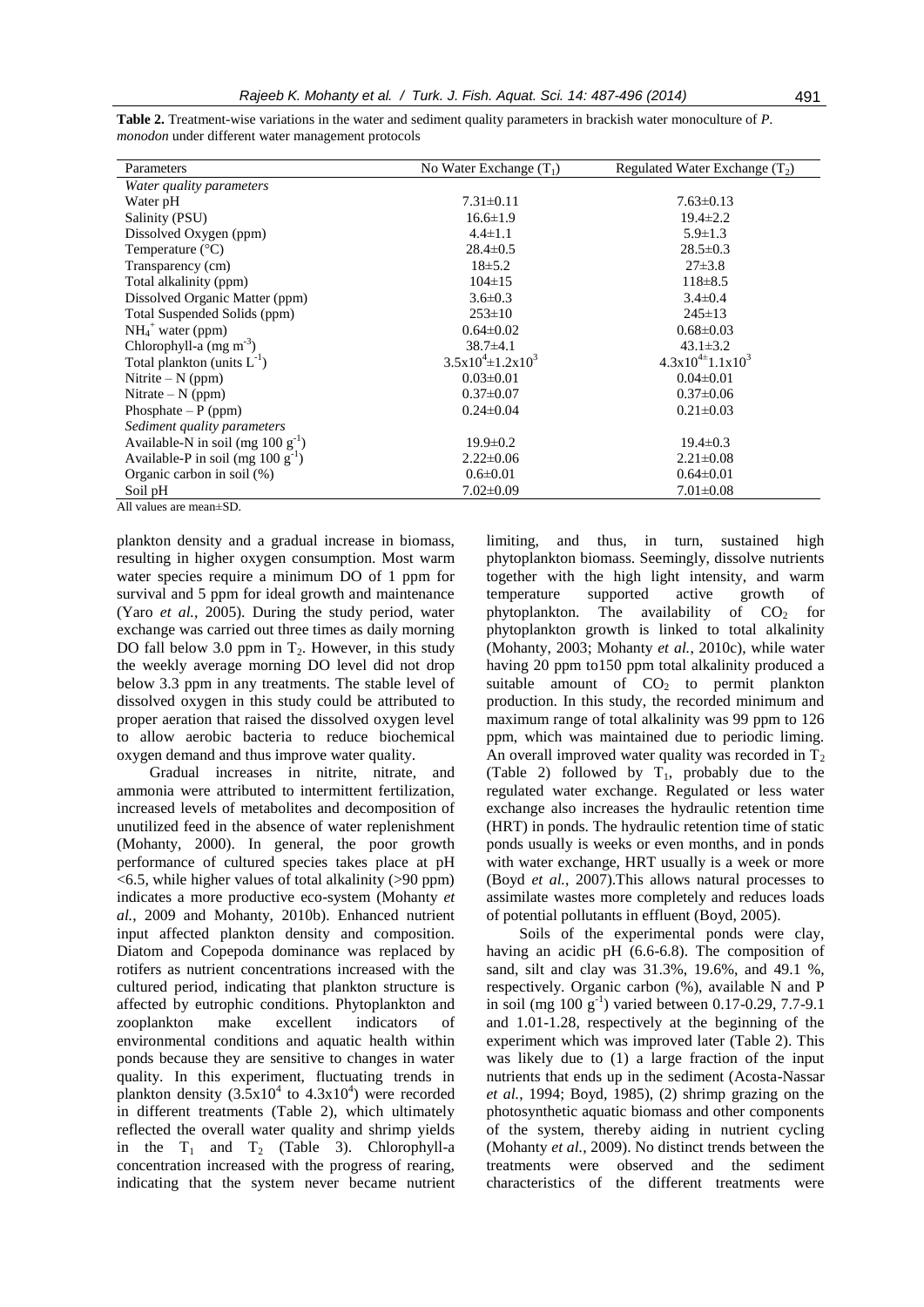indicative of a medium productive soil group (Banerjee, 1967).

# **Water and Sediment Quality Under Different Feeding Management Protocols**

Similarly the treatment-wise variations in the water and sediment quality parameters in brackish water mono-culture of *P. monodon* under different feed management protocols are presented in Table 4. Higher values of dissolved organic matter, total suspended solids, chlorophyll-a, nitrite, nitrate, ammonia and total alkalinity were recorded towards the later part of the experiment. At any given point in time, except the total alkalinity and total suspended solids, the remaining water quality parameters and plankton population did not register any specific trend between the treatments. Significantly better water quality parameters (P<0.05) were recorded in  $T_2$ (Table 4) where frequency of feed restriction was higher (less feed input) followed by  $T_3$  and  $T_1$ . The feeding strategy used in the commercial culture of

shrimp has a significant impact on pond water quality and hence growth, health and survival of the shrimp, as well as the efficiency of feed utilization (Table 5). Excess feeding can result in an increase in organic material and a decrease in DO as in  $T_1$  followed by  $T<sub>3</sub>$ , due to oxidation by bacteria and an increase in metabolic wastes (Allan *et al.*, 1995). Soils of the experimental ponds were clay, having an acidic pH (6.7-6.9). The composition of sand, silt and clay was 31.1%, 19.9%, and 49.0 %, respectively. Organic carbon (%), available N and P in soil (mg  $100 \text{ g}^{-1}$ ) varied between 0.19-0.28, 7.7-9.6 and 1.05-1.23, respectively at the beginning of the experiment which was improved later (Table 4). No distinct trends between the treatments were observed and the sediment characteristics were indicative of a medium productive soil group.

# **Water Budgeting Under Different Water and Feed Management Protocols**

Water budgeting under different water

**Table 3.** Growth and production performance of *P. monodon* under different water management protocols

| Parameters                           | No water exchange $(T_1)$ | Regulated water exchange $(T_2)$ |
|--------------------------------------|---------------------------|----------------------------------|
| Mean Body weight, MBW (g)            | $28.56 \pm 0.25$          | $30.4 \pm 0.40$                  |
| Per Day Increment, PDI (g)           | $0.23 \pm 0.00$           | $0.25 \pm 0.00$                  |
| SGR $(\% d^{-1})$                    | $5.95 \pm 0.00$           | $6.00 \pm 0.01$                  |
| Survival Rate, (SR%)                 | 74.56±3.58                | $80.13 \pm 1.70$                 |
| Productivity $(t \, ha^{-1})$        | $2.13 \pm 0.11$           | $2.44\pm0.081$                   |
| Performance Index, PI                | $17.15 \pm 0.82$          | $19.75 \pm 0.75$                 |
| Production-Size Index, PSI           | $60.88 \pm 3.52$          | $74.1 \pm 3.40$                  |
| Apparent Feed Conversion Ratio, AFCR | $1.43 \pm 0.05$           | $1.42 \pm 0.01$                  |
| Feed Efficiency, FE (%)              | $69.95 \pm 2.66$          | $70.2 \pm 0.74$                  |

All values are mean±SD. Initial MBW= 0.02g. Days of culture=122d.

**Table 4.** Treatment-wise variations in the water and sediment quality parameters under varied feeding protocols in brackish water monoculture of *P. monodon*

| Parameters                             | T,                           | T <sub>2</sub>               | $T_3$                         |
|----------------------------------------|------------------------------|------------------------------|-------------------------------|
| Water quality parameters               |                              |                              |                               |
| Water pH                               | $7.22 \pm 0.11^b$            | $7.54 \pm 0.13$ <sup>a</sup> | $7.41 \pm 0.17^{ab}$          |
| Dissolved Oxygen (ppm)                 | $4.9 \pm 1.2^b$              | $6.1 \pm 0.7^{\rm a}$        | $5.2 \pm 1.1^b$               |
| Salinity (PSU)                         | $17.4 \pm 2.1^b$             | $19.1 \pm 1.8^a$             | $17.6 \pm 1.9^b$              |
| Temperature $(^{\circ}C)$              | $28.7 \pm 0.6^a$             | $28.5 \pm 0.3^{\text{a}}$    | $28.6 \pm 0.5^{\text{a}}$     |
| Total alkalinity (ppm)                 | $96\pm8$ <sup>c</sup>        | $118 \pm 7^{\rm a}$          | $106 \pm 10^{b}$              |
| Dissolved Organic Matter (ppm)         | $4.9 \pm 0.2^a$              | $3.7\pm0.4^{b}$              | $3.8 \pm 0.3^{b}$             |
| Total Suspended Solids (ppm)           | $241 \pm 13^a$               | $192 \pm 13$ °               | $224 \pm 11^{b}$              |
| $NH_4$ <sup>+</sup> water (ppm)        | $0.61 \pm 0.03^b$            | $0.7 \pm 0.03^{\text{a}}$    | $0.67 \pm 0.02$ <sup>ab</sup> |
| Chlorophyll-a $(mg m-3)$               | $44.3 \pm 5.3^{\circ}$       | $37.7 \pm 4.2^b$             | $43.1 \pm 3.2^{\text{a}}$     |
| Total plankton (units $L^{-1}$ )       | $4.6x10^{4} \pm 1.4x10^{3a}$ | $3.8x10^{4} \pm 1.1x10^{3b}$ | $3.6x10^{4} \pm 1.3x10^{3}$   |
| Nitrite $-N$ (ppm)                     | $0.04 \pm 0.00^a$            | $0.04 \pm 0.01^a$            | $0.03 \pm 0.01^a$             |
| Nitrate $-N(ppm)$                      | $0.37 \pm 0.07^{\text{a}}$   | $0.37 \pm 0.06^a$            | $0.36 \pm 0.09^{\text{a}}$    |
| Phosphate $-P$ (ppm)                   | $0.25 \pm 0.04^a$            | $0.21 \pm 0.03^b$            | $0.2 \pm 0.04^b$              |
| Sediment quality parameters            |                              |                              |                               |
| Available-N in soil (mg $100 g^{-1}$ ) | $22.6 \pm 0.2^a$             | $21.1 \pm 0.3$ <sup>c</sup>  | $21.8 \pm 0.2^b$              |
| Available-P in soil (mg $100 g^{-1}$ ) | $2.21 \pm 0.06^a$            | $2.23 \pm 0.07^a$            | $2.11 \pm 0.07^b$             |
| Organic carbon in soil (%)             | $0.65 \pm 0.01^{\text{a}}$   | $0.66 \pm 0.01^a$            | $0.62 \pm 0.01^b$             |
| Soil pH                                | $6.97 \pm 0.07^{\text{a}}$   | $7.01 \pm 0.08$ <sup>a</sup> | $7.04 \pm 0.09$ <sup>a</sup>  |

All values are mean $\pm$ SD. Values with different superscripts in a row differ significantly (P<0.05).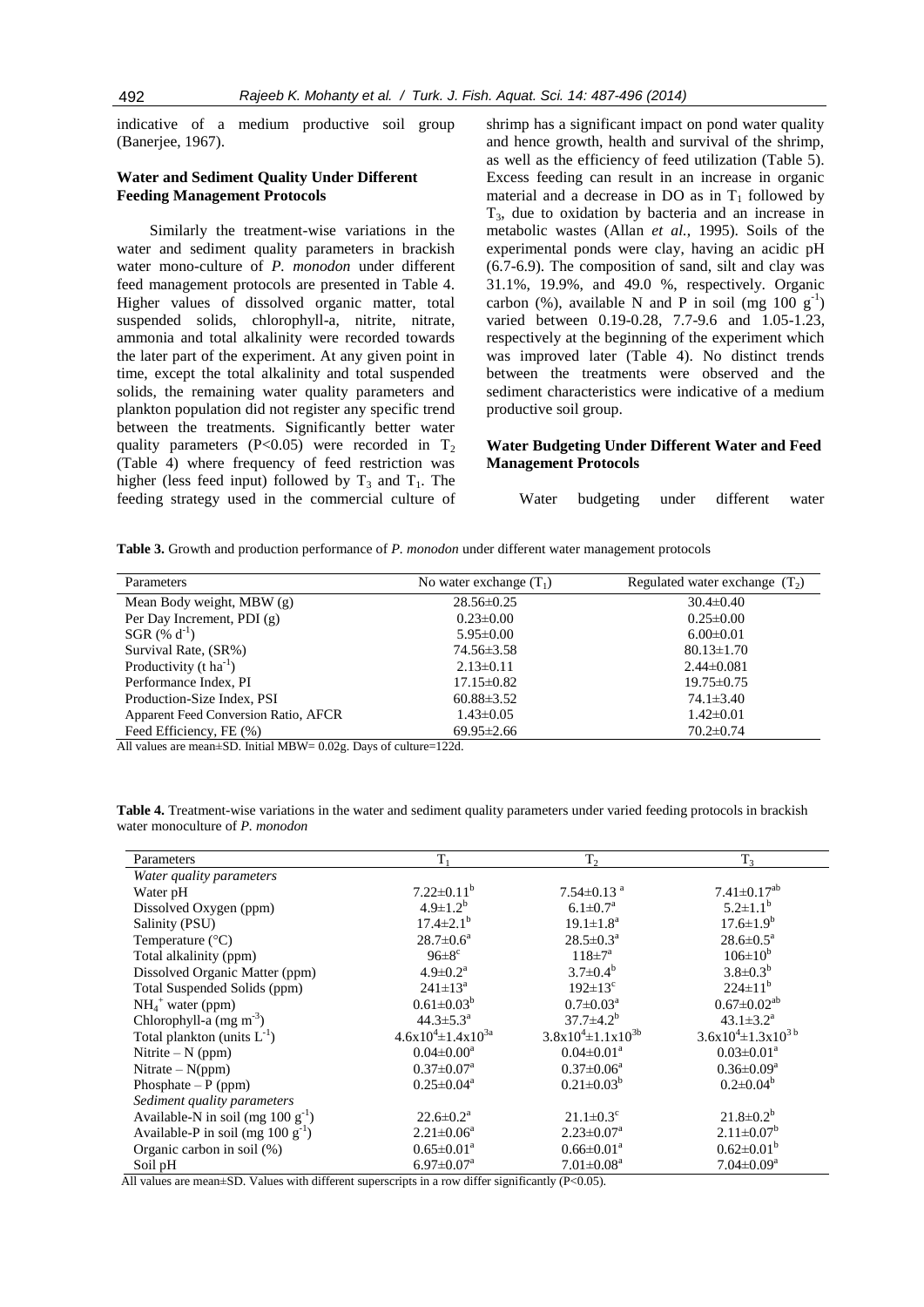management protocols was carried out (Table 6) to estimate the consumptive and non-consumptive water use. Under brackishwater monoculture of *P. monodon*, treatment-wise estimated TWU (culture duration-122d) was 2.09 and 2.43 ha-m in  $T_1$  and  $T_2$ , respectively, while the computed CWUI  $(m^3 \text{ kg}^{-1})$ biomass) was 5.35 and 6.02 in  $T_1$  and  $T_2$ , respectively. This result is in agreement with the findings of Anh *et* al. (2010), who reported water use of  $6.65 \text{ m}^3/\text{kg}$ biomass in black tiger shrimp farming. Evaporation and seepage losses contribute significantly to CWU (Table 6). Average seepage loss was  $4.4$  mm  $d^{-1}$ , while the average evaporation loss was  $4.92$  mm d<sup>-1</sup>. Evaporation loss is a function of climatic condition and culture duration. On an average,  $5.2 \text{ m}^3$  water per kg production is consumed through evaporation from ponds (Bosma and Verdegem, 2011). However in the present study, evaporation loss was  $2.4$ -2.8 m<sup>3</sup> water kg-1 production in brackishwater monoculture of *P. monodon*. Water use in ponds usually varies with the intensity of production, frequency and amount of water exchange employed. Higher the amount of water exchange, higher is the TWU as in case of  $T_2$ . Shrimp production typically requires TWU between  $20-40m^3/kg$  shrimp in intensive brackish water

culture, where daily water exchange is a regular practice (Boyd, 2005; Boyd *et al.*, 2007). Presently, on-farm water use in aquaculture can be as low as  $0.5-0.7$  m<sup>3</sup> in super-intensive re-circulation systems and as high as  $45 \text{ m}^3$  of water per kilogram of produce in extensive pond system (Verdegem *et al.*, 2006). In general, total water use varies greatly in aquaculture depending mainly upon the culture method used. Therefore, among different culture practices, cage and net pen culture use the least water, and raceway culture uses the most.

Similarly, water budgeting under different feed management protocols was carried out (Table 6) to estimate the consumptive and non-consumptive water use. Under brackishwater monoculture of *P. monodon*, treatment-wise estimated TWU (culture duration-119d) was 2.52, 2.44 and 2.41 ha-m in  $T_1$ ,  $T_2$ and  $T_3$ , respectively, while the computed CWUI (m<sup>3</sup> kg<sup>-1</sup> biomass) was 7.28, 6.88 and 6.34 in  $T_1$ ,  $T_2$  and T3, respectively (Table 6). Higher the feed input, higher was the water exchange requirement, TWU and CWUI. Evaporation  $(5.06 \text{ mm} \text{ d}^{-1})$  and seepage losses  $(4.4 \text{ mm} \text{ d}^{-1})$  contribute significantly to CWU (Table 6). In the present study, evaporation loss range between 2.6-2.8  $m^3$  water  $kg^{-1}$  productions in

**Table 5.** Growth and production performance of *P. monodon* under different feeding management protocols

| Parameters                                  |                               |                               |                               |
|---------------------------------------------|-------------------------------|-------------------------------|-------------------------------|
| Mean Body weight, MBW (g)                   | $27.56 \pm 0.25^{\circ}$      | $27.43 \pm 0.37^b$            | $29.1 \pm 0.17$ <sup>a</sup>  |
| Per Day Increment, PDI (g)                  | $0.23 \pm 0^a$                | $0.23 \pm 0^a$                | $0.24 \pm 0^a$                |
| SGR $(\% d^{-1})$                           | $6.07 \pm 0.005^b$            | $6.07 \pm 0.011^b$            | $6.12 \pm 0.005^{\text{a}}$   |
| Survival Rate, (SR%)                        | $78.76 \pm 4.36^a$            | $79.5 \pm 2.94$ <sup>a</sup>  | $79.13 \pm 3.1^a$             |
| Productivity $(t \, ha^{-1})$               | $2.17 \pm 0.13^{\text{a}}$    | $2.18 \pm 0.085^{\text{a}}$   | $2.30 \pm 0.078$ <sup>a</sup> |
| Performance Index, PI                       | $18.11 \pm 1.00^a$            | $18.29 \pm 0.68^{\mathrm{a}}$ | $18.99 \pm 0.74$ <sup>a</sup> |
| Production-Size Index, PSI                  | 59.86 $\pm$ 3.95 <sup>a</sup> | 59.83 $\pm$ 2.74 <sup>a</sup> | $66.96 \pm 1.97$ <sup>a</sup> |
| <b>Apparent Feed Conversion Ratio, AFCR</b> | $1.47 \pm 0.04^a$             | $1.36 \pm 0.02^b$             | $1.39 \pm 0.02^b$             |
|                                             |                               | $(7.5\%)$                     | $(5.5\%)$                     |
| Feed Efficiency, FE (%)                     | $67.7 \pm 1.86^b$             | $73.5 \pm 1.41^a$             | $71.56 \pm 1.44^a$            |

All values are mean  $\pm$  SD. Values with different superscripts in a row differ significantly (P<0.05).

Initial MBW= 0.02g. Figures in parenthesis indicate percentage saves in total feed. Days of culture=119d.

**Table 6.** Water budgeting under different water and feed management protocols

|                                        | Monoculture of P. monodon under<br>different water management protocol<br>(Days of culture: 122 d) $\degree$ |         |                  | Monoculture of P. monodon under<br>different feed management protocol<br>(Days of culture: 119 d) <sup>*</sup> |         |
|----------------------------------------|--------------------------------------------------------------------------------------------------------------|---------|------------------|----------------------------------------------------------------------------------------------------------------|---------|
|                                        | $\mathrm{T}_1$                                                                                               | $(T_2)$ | $(\mathrm{T_1})$ | (T <sub>2</sub> )                                                                                              | $(T_3)$ |
| Evaporation losses, ha-m               | 0.60                                                                                                         | 0.60    | 0.60             | 0.60                                                                                                           | 0.60    |
| Seepage losses, ha-m                   | 0.53                                                                                                         | 0.53    | 0.52             | 0.52                                                                                                           | 0.52    |
| Regulated outflow, ha-m                |                                                                                                              | 0.32    | 0.44             | 0.35                                                                                                           | 0.30    |
| Other losses, ha-m <sup>*</sup>        | 0.01                                                                                                         | 0.02    | 0.02             | 0.03                                                                                                           | 0.04    |
| Total loss (CWU), ha-m                 | 1.14                                                                                                         | 1.47    | 1.58             | 1.50                                                                                                           | 1.46    |
| Initial water level, ha-m              | 0.95                                                                                                         | 0.96    | 0.94             | 0.94                                                                                                           | 0.95    |
| Precipitation, ha-m                    | 0.51                                                                                                         | 0.51    | 0.47             | 0.47                                                                                                           | 0.47    |
| Regulated inflow, ha-m                 | 0.63                                                                                                         | 0.96    | 1.11             | 1.03                                                                                                           | 0.99    |
| TWU, ha-m                              | 2.09                                                                                                         | 2.43    | 2.52             | 2.44                                                                                                           | 2.41    |
| CWUI in $m^3$ kg <sup>-1</sup> biomass | 5.35                                                                                                         | 6.02    | 7.28             | 6.88                                                                                                           | 6.34    |

Other loss mainly includes loss through biomass and other ignored losses. CWU: consumptive water use, TWU: total water use, NWU: non- consumptive water use (TWU-CWU), CWUI: consumptive water use index.

\*\*Average seepage loss, evaporation loss and precipitation were  $4.4 \text{ mm d}^{-1}$ ,  $4.92 \text{ mm d}^{-1}$  and  $509 \text{ mm } 122 \text{ d}^{-1}$  respectively.

\*\*\* Average seepage loss, evaporation loss and precipitation were 4.4 mm d<sup>-1</sup>, 5.06mm d<sup>-1</sup> and 472mm 1119d<sup>-1</sup> respectively.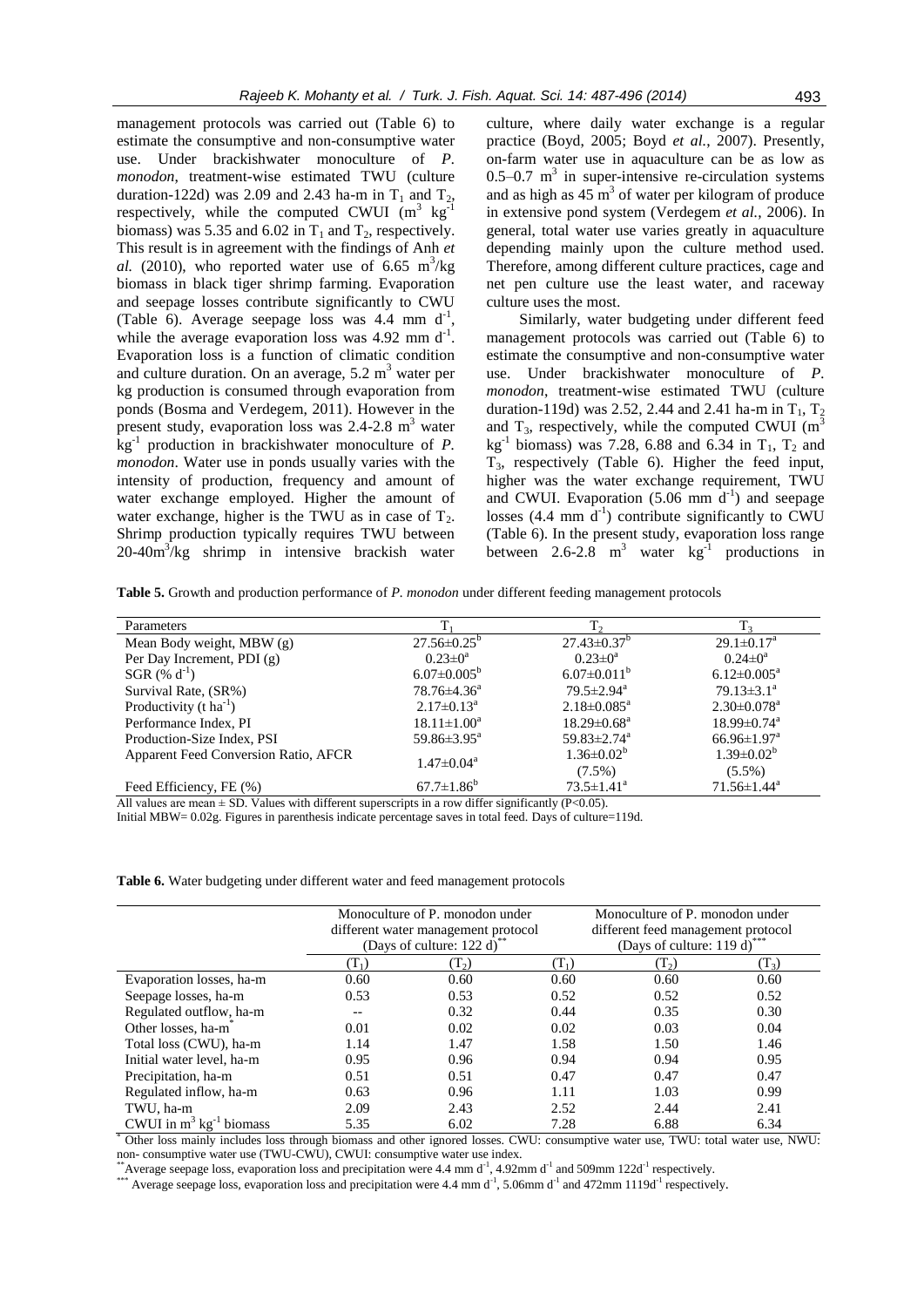brackishwater monoculture of *P. monodon*. After harvesting, the nutrient rich left-over water (nonconsumptive water use, NWU) from the brackish water aquaculture ponds (0.95 ha-m) can be recycled using the bio-pond system (Mohanty and Mohanty, 2001).

# **Growth and Production Performance of**  *P.monodon* **under Different Water Management Protocols**

Water exchange is not necessary in most types of pond aquaculture (Boyd and Tucker, 1998) and has no influence on the overall crop performance (Good *et al.*, 2009). However, controlled water exchange helps in reducing organic and nutrient load, toxic metabolites, reduces turbidity, induces moulting and promotes growth (Mohanty, 2000). In this experiment, the lower rates of water exchange  $(T<sub>2</sub>)$ showed improved water quality (Table 2), and overall crop performance (Table 3) in terms of PI (19.75±0.75), PSI (74.1±3.4), and productivity (2.44±0.08) over the zero water exchange. Mohanty (2000) reported that that excess water exchange (daily/weekly) has no significant effect on growth and survival of *P. monodon*, except in maintaining a cleaner aquatic environment. In fact, brackish water ponds are highly efficient in assimilating carbon, nitrogen and phosphorus inputs. If water exchange is unnecessarily more, these substances will be discharged from the pond ecosystem before they can be assimilated (Mohanty, 2000 and Boyd, 2005). Higher MBW and survival rate in  $T_2$  were probably due to the minimal water exchange and the prevailing optimal salinity  $(19.4 \pm 2.2 \text{ ppt})$ , DO  $(5.9 \pm 1.3 \text{ ppm})$ and water pH  $(7.63\pm0.13)$ . The optimal range of salinity  $(15-25 \text{ ppt})$  and water pH  $(7.5-8.5)$  plays a key role in growth, survival and yield of *P.monodon* (Anh *et al.*, 2010). As the oxygen budget is strongly influenced by the balance/ dominance of autotrophic/ heterotrophic process, lower dissolved oxygen concentration might be attributed to the decreased autotrophic/increased heterotrophic activity (Mohanty *et al.,* 2009). This probably affected the survival and productivity in  $T_1$ , in absence of water exchange. Although overall yield and survival were higher in  $T<sub>2</sub>$ , water exchange had no effect on SGR, feed efficiency and AFCR (Table 3). The low AFCR value obtained in this study may be ascribed to the strict control of feeding by trays.

# **Growth and Production Performance of**  *P.monodon* **under Different Feeding Management Protocols**

*P. monodon* is a continuous-intermittent feeder. This feeding behavior dictates the feed management strategy. Among different feed management protocols, overall crop performance was similar in both  $T_1$  and  $T_2$  (Table 5). However, significantly

(P<0.05) low AFCR and higher FE in  $T_2$  over  $T_1$ , was probably due to the prevailing optimal salinity  $(19.1 \pm 1.8 \text{ ppt})$ , DO  $(6.1 \pm 0.7 \text{ ppm})$  and water pH  $(7.54\pm0.13)$ . The optimal range of salinity  $(15-25 \text{ ppt})$ and water pH (7.5-8.5) plays a key role in growth, survival and yield of *P. monodon* (Anh *et al.*, 2010). The low AFCR value obtained in this study may be ascribed to the strict control of feeding by trays and site specific feeding schedule (Table 1). Among  $T_2$ and  $T_3$ , there was no significant (P<0.05) variation in overall crop performance except in SGR and MBW (Table 5). This was probably due to the longer refeeding periods after cyclic food deprivation that successfully triggered compensatory growth response (Mohanty 2010a). It was also recorded that longer the refeeding period, higher was the growth performance (MBW, PDI, SGR, PI and PSI) and yield (Table 5) as in the case of  $T_3$ . However, cyclic food deprivation and refeeding  $(T_2 \text{ and } T_3)$  showed no significant impact on the survival rate, but significantly enhanced (P<0.05) the feed conversion efficiency of the cultured species as well as the apparent feed conversion ratio. Usually, specific growth rate (SGR), which assumes exponential growth over the examined growth interval, is often used to estimate the rate of weight increase. If the fish from feed restricted (manipulated) groups have a higher SGR than the control group, they are said to exhibit full compensatory growth (Mohanty, 2010a) as in the case of T3. Cyclic food deprivation and refeeding also helped in maintaining water quality due to the restricted feed input (7.5% in  $T_2$  and 5.5% in  $T_3$ ), thus minimizes the input cost and improves production efficiency (Oh *et al.*, 2008; Turano *et al.*, 2008). Significantly better water quality parameters  $(P<0.05)$ were recorded in  $T_2$  (Table 4) where frequency of feed restriction was higher (less feed input) followed by  $T_3$  and  $T_1$ . Apart from being an unnecessary expense, unconsumed feed contributes to the deterioration of pond water quality when subjected to microbial activity. The results in the present study also indicate that *P. monodon* have the ability to with stand and recover from periodic starvation after cyclic feeding periods. This agrees with the findings of Zhang *et al.* (2009), in case of the Chinese shrimp *F. chinensis*.

# **Conclusions**

The aquaculture industry is under increasing pressure to make production more resource efficient and environmentally responsible. Application of better management practices is the main approach for improving the environmental performance of aquaculture. The potential to increase aquaculture production by expanding the present pond area and raising water consumption is limited. Consequently, the most sustainable way to increase aquaculture production is through intensification of existing aquaculture systems with emphasis on water cutback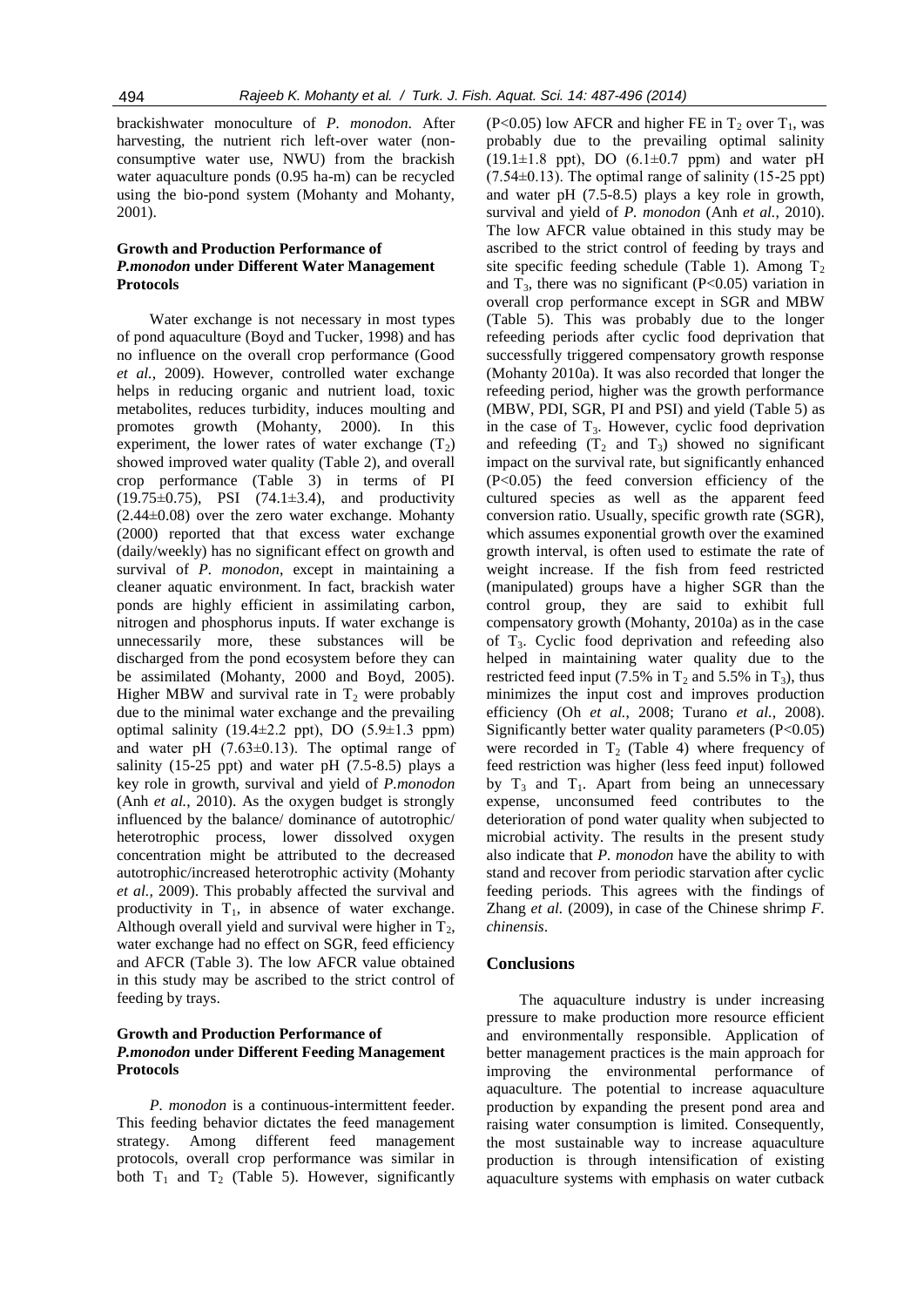approach. Minimization of total water use (2.41- 2.52 ha-m) and taking advantage of the compensatory growth response, also perceived as a way to improve water quality due to the restricted feed input (about 7.5%), increase productivity and profits in aquaculture operations. Water budgeting for different species and target of productions may form the practical tools for generating useful information for mitigating the challenges on water for aquatic production.

#### **Acknowledgements**

The authors are thankful to the Director, Directorate of Water Management, Bhubaneswar, Odisha, India for providing all the facilities during the research work. Comments of the anonymous reviewers certainly improved the quality of this manuscript.

#### **References**

- Abraham, T. J. and Sasmal, D. 2009. Influence of salinity and management practices on the shrimp (*Penaeus monodon*) production and bacterial counts of modified extensive brackishwater ponds. Turkish Journal of Fisheries and Aquatic Sciences*,* 9: 91-98*.*
- Acosta-Nassar, M.V., Morell, J.M. and Corredor, J.E. 1994. The nitrogen budget of a tropical semi-intensive freshwater fish culture pond. Journal of the World Aquaculture Society, 25: 261–270. doi: 10.1111/j.1749-7345.1994.tb00189.x
- Ali, M.H. and Talukder, M.S.U. 2008. Increasing water productivity in crop production- A synthesis. Agricultural Water Management, 95: 1201–1213. doi:10.1016/j.agwat.2008.06.008
- Allan, G.L., Moriarty, D.J.W. and Maguire, G.B. 1995. Effects of pond preparation and feeding rate on production of *Penaeus monodon* Fabricius, water quality, bacteria and benthos in model farming ponds. Aquaculture, 130: 329-349. SSDI OO44-8486 (94)00316-5
- Anh, P.T., Kroeze, C., Bush, S.R. and Mol, A.P.J. 2010. Water pollution by intensive brackish shrimp farming in south-east Vietnam: Causes and options for control. Agricultural Water Management, 97: 872–882. doi:10.1016/j.agwat.2010.01.018
- APHA 1995. Standard methods for examination of water and waste water. 19<sup>th</sup> Edn. American Public Health Association. Washington DC., USA, 874 pp.
- Arnold, S.J., Coman, F.E., Jackson, C.J. and Groves, S.A. 2009. High-intensity, zero water-exchange production of juvenile tiger shrimp, *Penaeus monodon*: An evaluation of artificial substrates and stocking density. Aquaculture, 293: 42–48.

doi:10.1016/j.aquaculture.2009.03.049

- Banerjee, S.M. 1967. Water quality and soil condition of fishponds in some states of India in relation to fish production. Indian J. Fish., 14: 115-144.
- Biswas, K.P. 1993. Fisheries manual*.* Bhagabat press and publishers, Cuttack, Orissa, India.
- Bosma, R.H. and Verdegem, M.C.J. 2011. Sustanable aquaculture in ponds: Principles, practices and limits. Livestock Science, 139: 58-68.

doi:10.1016/j.livsci.2011.03.017

- Boyd, C.E. 1982. Hydrology of small experimental fishponds at Auburn, Alabama. Trans. Am. Fish. Soc., 111: 638-44. doi:10.1577/1548-8659(1982)111
- Boyd, C.E. 2005. Water use in aquaculture. World Aquacult., 36(3): 12–15 and 70
- Boyd, C.E. and Tucker, C.S. 1998. Pond Aquaculture Water Quality Management. Kluwer Academic Publishers, Boston, MA, 700 pp.
- Boyd, C.E. and A., Gross. 2000. Water use and conservation for inland aquaculture ponds. Fisheries Management and Ecology, 6:1-9.
- Boyd, C.E., Tucker, C.S., Mcnevin, A., Bostick, K. and Clay, J. 2007. Indicators of Resource Use Efficiency and Environmental Performance in Fish and Crustacean Aquaculture. Reviews in Fisheries Science, 15: 327–360, doi: 10.1080/10641260701624177
- Boyd, C.E. 1985. Chemical budgets for channel catfish ponds. Transactions of the American Fisheries Society, 114, 291–298. doi:10.1577/1548-8659(1985)
- Chen, L.C. 1990. Aquaculture in Taiwan. Oxford. Fishing News Books, London, UK, 278 pp.
- De, S.K. 1962. Methods of soil analysis. Narayan Publishing House, Allahabad, India, 204 pp.
- Duncan, D.B. 1955. Multiple range and multiple f-test. Biometrics, 11: 1-42.
- FAO 2011. Fishery and Aquaculture Country Profiles: India (available at www.fao.org).
- FAO 2012. The State of World Fisheries and Aquaculture 2012. FAO Fisheries and Aquaculture Department, Rome, 209 pp.
- Focken, U., Groth, A., Coloso, R.M. and Becker, K. 1998. Contribution of natural food and supplemental feed to the gut content of *Penaeus monodon* Fabricius in a semi-intensive pond system in the Philippines. Aquaculture, 164:105–116. PII: S0044-8486(98) 00180-X
- Good, C., Davidson, J., Welsh, C., Brazil, B., Snekvik, K. and Summerfelt, S. 2009. The impact of water exchange rate on the health and performance of rainbow trout *Oncorhynchus mykiss* in water recirculation aquaculture systems. Aquaculture, 294: 80–85. doi:10.1016/j.aquaculture.2009.05.014
- Green, B.W. and Boyd, C.E. 1995. Water budgets for fish ponds in the dry tropics. Aquacultural Engineering, 14(4): 347-356. doi:10.1016/0144-8609(95)00002-V
- ICAR 2005. Aquaculture technologies for farmers. Indian Council of Agricultural Research. New Delhi, India, 104 pp.
- Liao, I.C. 1986. General introduction to the prawn pond system in Taiwan. Aquaculture Engineering, 5: 219– 233. doi: 10.1016/0144-8609(86)90018-X
- Mohanty, R. K. 1999. Growth performance of *Penaeus monodon* at different stocking densities. J. Inland Fish. Soc. India, 31(1): 53-59.
- Mohanty, R.K. 2003. Feed intake pattern and growth performance of Indian major carps and freshwater prawn in a rice-fish integration system. J. Asian Fisheries Sci*.*, 16: 307-316.
- Mohanty, R.K. 2004. Density-dependant growth performance of Indian major carps in rainwater reservoirs. J. Appl. Ichthyol*.*, 20(2): 123-127. doi: 10.1046/j.1439-0426.2003.00532.x
- Mohanty, R. K. 2010a. Dynamics of the Compensatory Growth Response in Fish. Fishing chimes, 30 (1):78- 80.
- Mohanty, R.K. 2010b. Impact of phased harvesting on